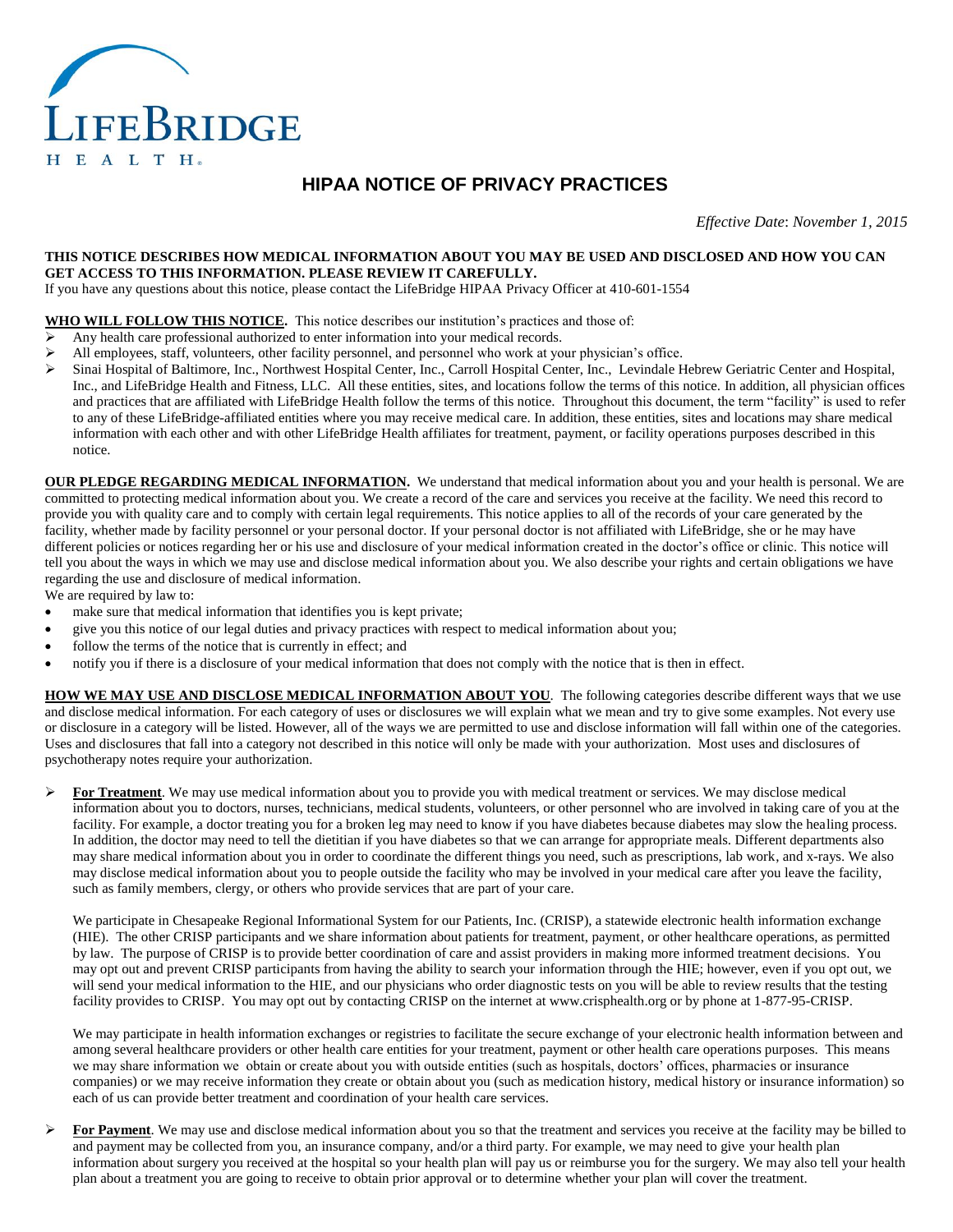- **For Health Care Operations**. We may use and disclose medical information about you for facility operations. These uses and disclosures are necessary to run the facility and make sure that all of our patients receive appropriate care. For example, we may use medical information to review our treatment and services and to evaluate the performance of our staff in caring for you. We may combine medical information about many patients to decide what additional services we should offer, what services are not needed, and whether certain new treatments are effective. We may disclose information to doctors, nurses, technicians, medical students, and other personnel for review and learning purposes. We may also combine the medical information we have with medical information from other hospitals to compare how we are doing and see where we can make improvements in the care and services we offer. We may remove information that identifies you from this set of medical information so others may use it to study health care and health care delivery without learning who the specific patients are. We must obtain your permission to disclose your medical information for compensation, including disclosure to a third party that would contact you to promote a product or service.
- **Fundraising Activities**. We may use medical information about you to contact you in an effort to raise money for one of the hospitals and its operations. We may disclose medical information to a foundation related to the hospital so that the foundation may contact you in raising money for the hospital. We only would release contact information, such as your name, address, and phone number and the dates you received treatment or services at the hospital. You have a right to opt out of receiving such fundraising communication by informing us either via email at hipaaoptout@lifebridgehealth.org or in writing to Database Manager, LifeBridge Health, Department of Development, c/o Sinai Hospital of Baltimore, 2401 W. Belvedere Ave., Baltimore, Md. 21215. **No treatment will in any way be conditioned on any decision you make about fundraising.**
- **Hospital Directory**. We may include certain limited information about you in the hospital directory while you are a patient at a hospital. This information may include your name, your location in the hospital, your general condition (e.g., fair, stable, etc.), and your religious affiliation. Unless there is a specific written request from you to the contrary, this directory information, except for your religious affiliation, may also be released to people who ask for you by name. Your religious affiliation may be given to a member of the clergy, such as a priest or rabbi, even if they don't ask for you by name. This information is released so your family, friends, and clergy can visit you in the hospital and generally know how you are doing.
- **Individuals Involved in Your Care or Payment for Your Care**. We may release medical information about you to a friend or family member who is involved in your medical care. We may also give information to someone who helps pay for your care. Unless there is a specific written request from you to the contrary, we may also tell your family or friends your condition and that you are in the hospital. In addition, we may disclose medical information about you to an entity assisting in a disaster relief effort so that your family can be notified about your condition, status, and location.
- **Research**. Under certain circumstances, we may use and disclose medical information about you for research purposes. For example, a research project may involve comparing the health and recovery of all patients who received one medication to those who received another, for the same condition. All research projects, however, are subject to a special approval process that evaluates the proposed research project and its use of medical information, trying to balance the research needs with patients' need for privacy of their medical information. Before we use or disclose medical information for research, the project will have been approved through this research approval process. We may, however, disclose medical information about you to people preparing to conduct a research project, for example, to help them look for patients with specific medical needs, so long as the medical information they review does not leave the facility. With very few exceptions, we will ask for your specific permission if the researcher will have access to your name, address or other information that reveals who you are. If an exception applies, we will ensure that the information is used solely by the researcher, and that the research results will in no way divulge information that would identify you.
- **As Required By Law**. We will disclose medical information about you when required by federal, state, or local law.
- **To Avert a Serious Threat to Health or Safety**. We may use and disclose medical information about you when necessary to prevent a serious threat to your health and safety or the health and safety of the public or another person. Any disclosure, however, would only be to someone able to help prevent the threat.

### **SPECIAL SITUATIONS**

- **Organ and Tissue Donation**. If you are an organ donor, we may release medical information to organizations that handle organ procurement or organ, eye, or tissue transplantation, or to an organ donation bank, as necessary to facilitate donation and transplantation.
- **Military and Veterans**. If you are a member of the armed forces, we may release medical information about you as required by military command authorities. We may also release medical information about foreign military personnel to the appropriate foreign military authority.
- **EXECT** Workers' Compensation. We may release medical information about you for workers' compensation or similar programs. These programs provide benefits for work-related injuries or illness.
- **Public Health Risks**. We may disclose medical information about you for public health activities. These activities generally include the following:
	- to prevent or control disease, injury, or disability;
	- to report births and deaths;
	- to report reactions to medications or problems with products;
	- to notify people of recalls of products they may be using;
- to notify a person who may have been exposed to a disease or may be at risk for contracting or spreading a disease or condition;
- to notify the appropriate government authority if we believe a patient has been the victim of abuse, neglect, or domestic violence. We will only make this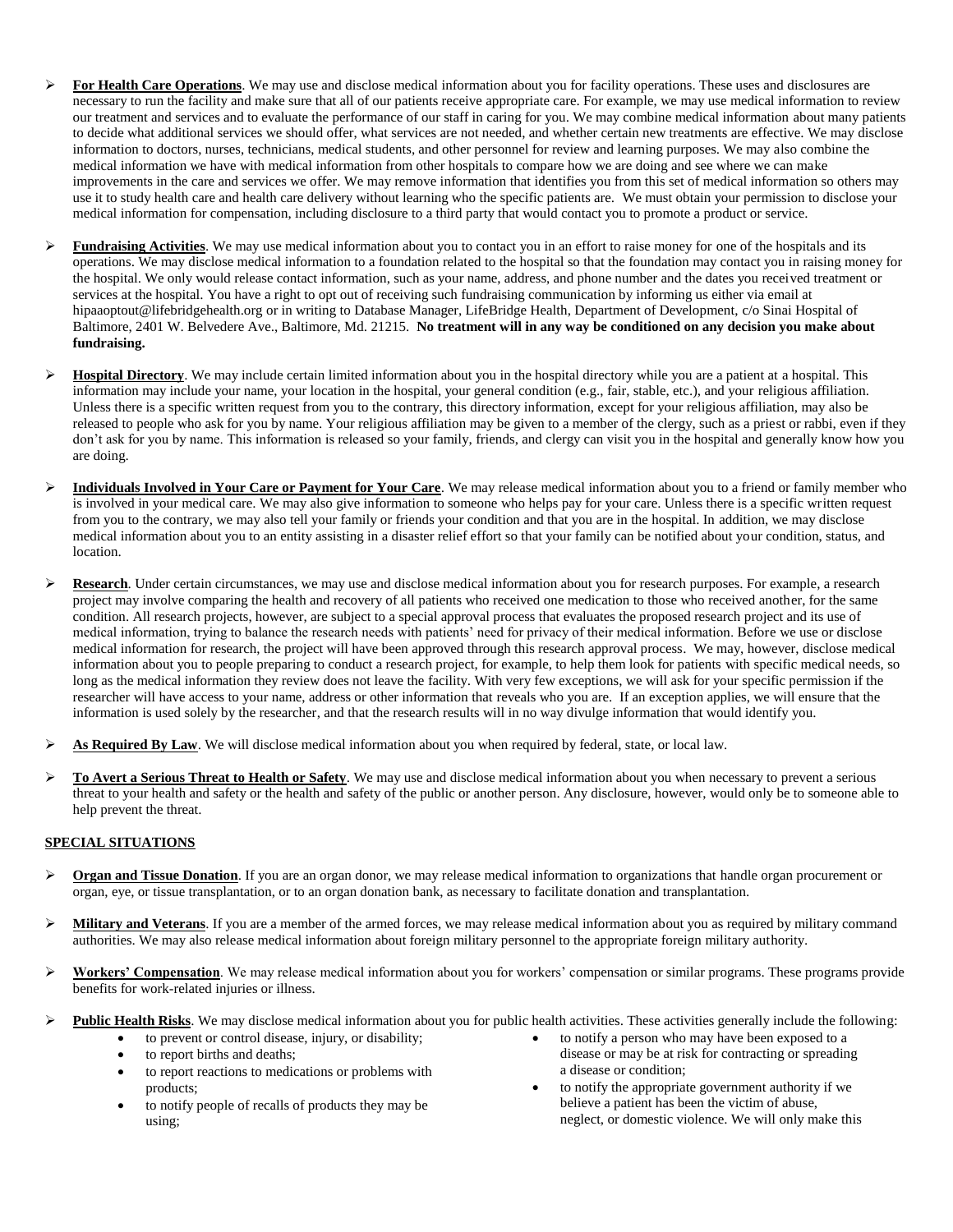disclosure if you agree or when required or authorized by law.

- **►** Health Oversight Activities. We may disclose medical information to a health oversight agency for activities authorized by law. These oversight activities include, for example, audits, investigations, inspections, accreditation, and licensure. These activities are necessary for the government to monitor the health care system, government programs, and compliance with civil rights laws.
- **Lawsuits and Disputes**. If you are involved in a lawsuit or a dispute, we may disclose medical information about you in response to a court or administrative order. We may also disclose medical information about you in response to a subpoena, discovery request, or other lawful process submitted by someone else involved in the dispute.
- **Law Enforcement**. We may release medical information if asked to do so by a law enforcement official:
	- in response to a court order, subpoena, warrant, summons, or similar process;
	- to identify or locate a suspect, fugitive, material witness, or missing person;
	- about the victim of a crime if, under certain limited circumstances, we are unable to obtain the person's agreement;
- about a death we believe may be the result of criminal conduct;
- about criminal conduct at the facility; and
- in emergency circumstances to report a crime; the location of the crime or victims; or the identity, description, or location of the person who committed the crime.
- **Coroners, Medical Examiners and Funeral Directors**. We may release medical information to a coroner or medical examiner. This may be necessary, for example, to identify a deceased person or determine the cause of death. We may also release medical information about patients of the facility to funeral directors as necessary to carry out their duties.
- **EXECURIER INTER SERVICES, AND INTERFEDED ACTIVITIES.** We may release medical information about you to authorized federal officials for intelligence, counterintelligence, protection of U.S. or foreign leaders, and other security-related activities authorized by law.
- **Inmates**. If you are an inmate of a correctional institution or under the custody of a law enforcement official, we may release medical information about you to the correctional institution or law enforcement official. This release would be necessary (1) for the institution to provide you with health care; (2) to protect your health and safety or the health and safety of others; or (3) for the safety and security of the correctional institution.

### **YOUR RIGHTS REGARDING MEDICAL INFORMATION ABOUT YOU**. You have the following rights regarding medical information we maintain about you:

 $\triangleright$  **Right to Inspect and Copy**. You have the right to inspect and obtain a copy of medical information that may be used to make decisions about your care. Usually, this includes medical and billing records, but may not include some mental health information. To inspect and obtain a copy of medical information that may be used to make decisions about you, you must submit your request in writing to the facility's Medical Records/Health Information Management Department. If you request a copy of the information, we may charge a fee for the costs of copying, mailing, or other supplies associated with your request.

We may deny your request to inspect and copy in certain very limited circumstances. If you are denied access to medical information, you may request that the denial be reviewed. Another licensed health care professional chosen by the facility will review your request and the denial. The person conducting the review will not be the person who denied your request. We will comply with the outcome of the review.

**Eight to Amend**. If you feel that medical information we have about you is incorrect or incomplete, you may ask us to amend the information. You have the right to request an amendment for as long as the information is kept by or for the facility. To request an amendment, your request must be made in writing and submitted to the facility's Medical Records/Health Information Management Department or the Privacy Officer at LifeBridge Health, Inc. In addition, you must provide a reason that supports your request.

We may deny your request for an amendment if it is not in writing or does not include a reason to support the request. In addition, we may deny your request if you ask us to amend information that:

- was not created by us, unless the person or entity that created the information is no longer available to make the amendment;
- is not part of the information which you would be permitted to inspect and copy; or
- is accurate and complete.
- is not part of the medical information kept by or for the facility;
- **Right to an Accounting of Disclosures**. You have the right to request an "accounting of disclosures." This is a list of the disclosures we made of medical information about you other than our own uses for treatment, payment, and health care operations, as those functions are described above. To request this list or accounting of disclosures, you must submit your request in writing to the facility's Medical Records/Health Information Management Department or the Privacy Officer at LifeBridge Health, Inc.. Your request must state a time period, which may not be longer than six years and may not include dates before April 14, 2003. The first list you request within a 12-month period will be free. For additional lists, we may charge you for the costs of providing the list. We will notify you of the cost involved and you may choose to withdraw or modify your request at that time before any costs are incurred.
- **Right to Request Restrictions**. You have the right to request a restriction or limitation on the medical information we use or disclose about you for treatment, payment, or health care operations. You also have the right to request a limit on the medical information we disclose about you to someone who is involved in your care or the payment for your care, like a family member or friend, or to your health plan if you fully pay "out-of-pocket" for a